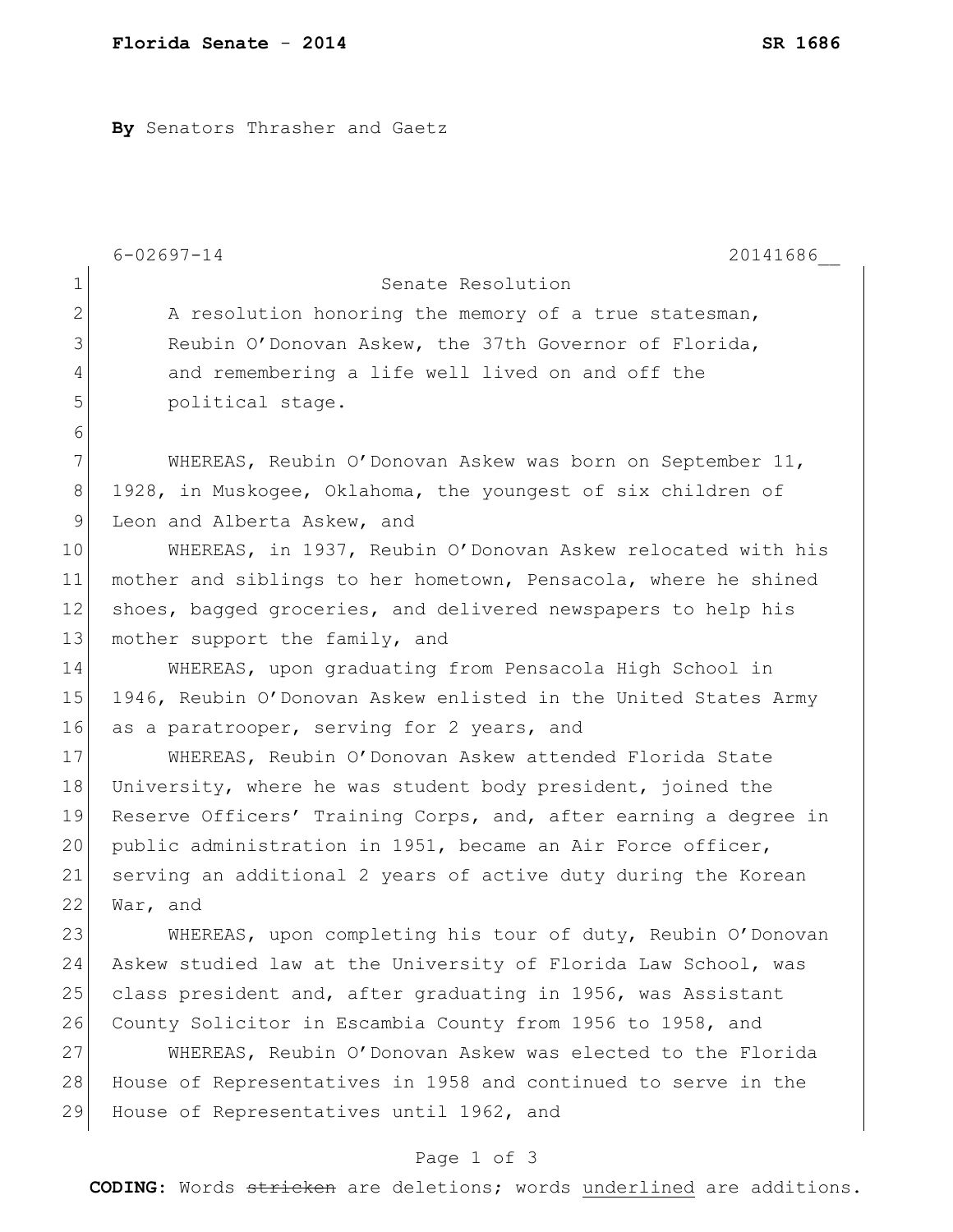6-02697-14 20141686\_\_ 30 WHEREAS, Reubin O'Donovan Askew served in the Florida 31 Senate from 1962 to 1970, representing District 2, was President 32 Pro Tempore during the 1968-1970 term, and 33 WHEREAS, in 1970, Reubin O'Donovan Askew won election as 34 Florida's Governor and subsequently was reelected to a second 35 term, and 36 WHEREAS, Reubin O'Donovan Askew was a champion of ethics, 37 transparency in government, tax reform, protection of Florida's 38 environment, and, despite great political cost, racial and 39 gender equality, and 40 WHEREAS, Reubin O'Donovan Askew chaired the Education 41 Commission of the States from 1973 to 1974, the Southern 42 Governors' Conference from 1974 to 1975, the Democratic 43 Governors' Conference from 1976 to 1977, and the National 44 Governors' Conference in 1977, and 45 WHEREAS, in 1979, Reubin O'Donovan Askew was appointed by 46 President Jimmy Carter as United States trade representative, 47 with cabinet and ambassador's rank, a post he held for 2 years, 48 and 49 WHEREAS, Reubin O'Donovan Askew was an educator, teaching 50 government and politics at Florida International University, 51 Florida Atlantic University, Florida A&M University, the 52 University of Florida, which named its institute of politics and 53 society after him, and Florida State University, which named its 54 school of public administration and policy after him, and 55 WHEREAS, Reubin O'Donovan Askew is survived by his wife, 56 former First Lady of Florida Donna Lou Askew, whom he married in 57 1956, his children Kevin and Angela, and numerous grandchildren, 58 and

## Page 2 of 3

**CODING**: Words stricken are deletions; words underlined are additions.